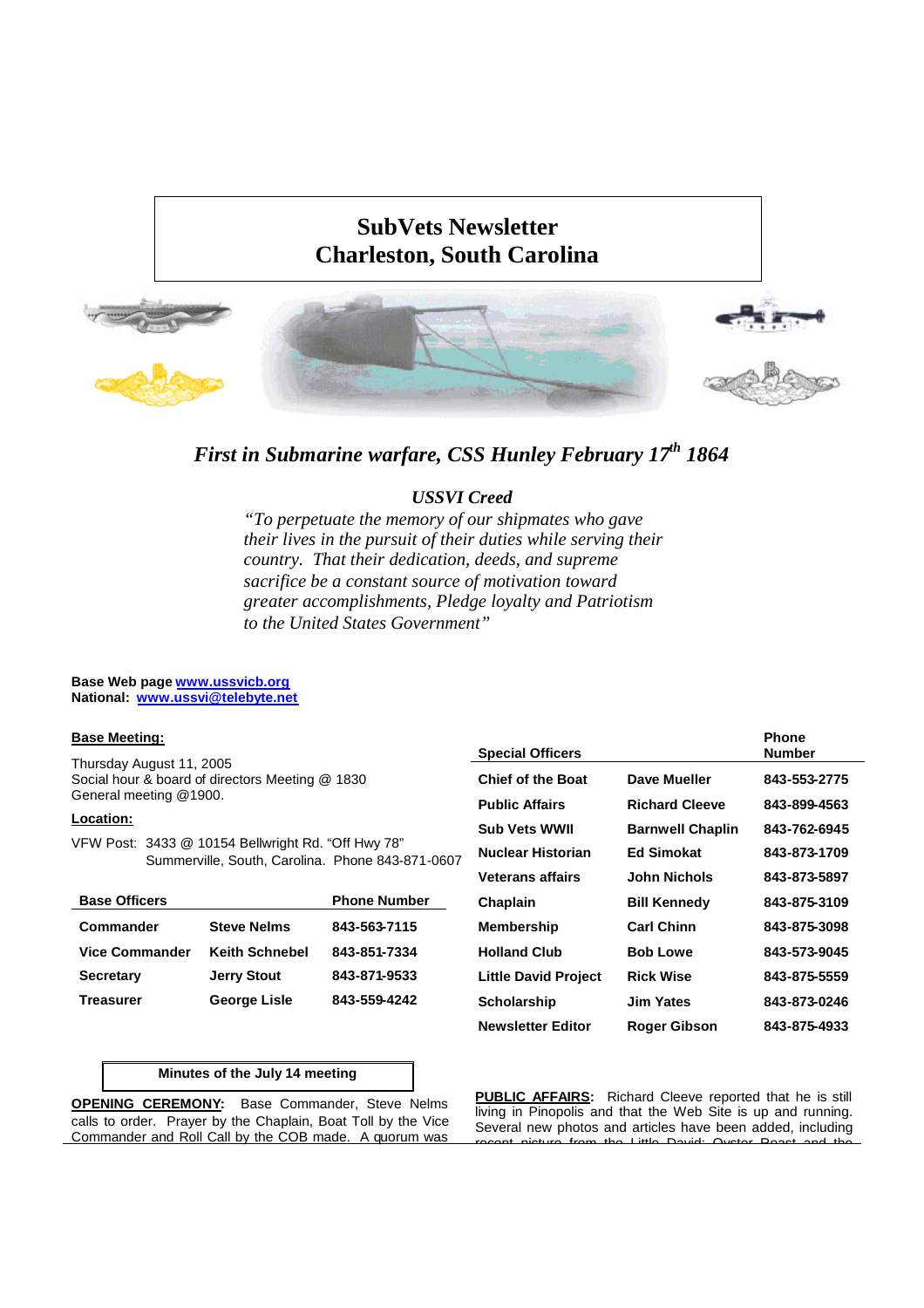present and the meeting was commenced at 7:00 PM.

**INTRODUCTIONS:** New persons introduced included Shipmates Bill, Carl, Jim, Doug and Dave. Newly joined member Kenneth Fuhr introduced himself. Welcome aboard to all new members.

**TREASURY REPORT:** Financial report given by George. Our investment fund continues to grow. The Scholarship Fund currently has \$125.55.

**SECRETARY REPORT:** June minutes were read to the group. A motion was entertained to pass the minutes as written. No discussion was necessary and the minutes were approved by a majority. Base Commander made it law.

**STOREKEEPER REPORT:** Curly was not present at the meeting, so report was not made. USSVICB is still looking for a volunteer to take over this position. Curly will continue in the position until a replacement is found.

**CHAPLIN REPORT:** Our Base vice Commander was in the VA for a procedure. He was present at the meeting and is recovering very well. Chaplain reported on Shipmate Mac McCollum's funeral. It was well attended with over 24 Submarine Sailors present. A thank you goes out to those that attended and to the group who participated in the small ceremony held at the memorial service. Our thoughts continue to go out to Barney Chaplin who is now home recovering from a lengthy Heart Operation. He stays very close to his home and will not venture out at night until her feels up to it. All of our shipmates were very thankful for the cards and letters sent to them while being laid up. If any shipmate knows of any other shipmate who is in the Hospital and/or is not well, please call the Chaplin or any other staff member. The more thoughts and prayers go out, the sooner they will recover and return to health. Get well all!

**NUCLEAR HISTORIAN:** The joke was not as good as usual, so little information has been written. Hopefully next month, our Nuclear Historian will improve.

**COB REPORT:** COB reported on the following: \$98.00 to the winner of the Depth Charge Fund; Buddha is now on email; business cards are available from the COB to hand out when meeting other shipmates in the area. Directions to Buddha's are now available on the web site and BZ to Richard Cleeve for updating and maintaining the USSVICB Web Site. In addition, Poker night will be held Wednesday, July 20, 2005 and all are welcome. It will be free Submarine Sandwiches. Tube Steaks will be served to the Nukes. This will commence at 1800 sharp.

**BASE COMMANDER REPORT:** District 4/6 Southern Region Convention will be held in Charleston in May 2006. A hotel has been chosen. It will be at the newly renovated Radisson Hotel on Rivers Ave in North Charleston. They will be able to accommodate 125-150 persons for the conference. Details on the banquet will be handled by a committee. Bus Transportation will be needed. If anyone knows of the availability of a bus that can be provided either free of charge or limited expense, please call Buddha. More information was discussed that will be detailed by the Committee in place. If you are interested in joining the committee, please call Buddha.

recent picture from the Little David; Oyster Roast and the Summer Parade activities. In addition, the RAO (Retired Affairs Officer) information is now presented on the site. In addition, the updated Web site is operational. Address is www.ussvicb.org. If you have not seen it lately, go on and enjoy the information.

**SUBVETS WWII:** All members of USSVI are encouraged to join SubVets of WWII. There are approximately 38 members remaining in the State of South Carolina. Lee Allison made the presentation. Jack and Lee were present at the regular meeting. There was nothing new to report. All are welcome to attend the bimonthly meeting at Ryan's Steakhouse. Additional members are needed to keep the organization going. Rules have changed for WWII and now regular members can hold other positions. If interested, please give Lee Allison a call. The meeting is scheduled for 11 Aug 05 at 1200 at Ryan's Steakhouse in Summerville.

**VA REPORT:** Nick Nichols reported that the USSVICB Web Site is updated with Veterans Affairs Information. He handed out information to all interested parties. There are Sub Links available on the site, including information on Tri-Care and other good to know information. If you would like to be on the list to receive the RAO, please call, write or email Nick.

**MEMBERSHIP REPORT:** By-Laws have been rewritten to establish a Membership Chairman. Carl Chinn has volunteered to take over membership responsibilities. He has been busy cleaning up the database and making it user friendly. Only one list will be maintained. Carl reported that he needs exact qual dates for over 50 shipmates. Having this information will expedite being awarded the Holland Club Membership Award. If you are on this list, please see Carl Chinn. Carl reported that Ken Fuhr and Bill Narowski have recently joined Sub Vets.

**STEERING COMMITTEE REPORT:** Nothing to report.

**HOLLAND CLUB PRESENTATION:** Bobby Lowe was present, however no presentation was made.

**OLD BUSINESS:** Our group is growing quickly, a copier has been purchased. A vote is needed to reimburse Roger Gibson. Vote taken and passed.

**NEW BUSINESS:** By-Laws updated. Changes include adding new National membership dues, changing responsibilities of the Base Secretary and adding a Base Membership Chairman. This new position is a volunteer position. Motion made to append and the motion was passed.

**GOOD OF THE ORDER:** A small ceremony was held with the wife and son of Mac McCollum during the regularly scheduled meeting. A letter was read by Stacy Powers and then over \$1,000.00 was donated to the Education Scholarship Fund. It was accepted and noted by Jim Yates. Thank you to the entire family for this donation.

There will not be a Ladies Auxiliary started at USSVICB. Jim Eckles reported that he has been invited to the pinning of the new Chief Petty Officers at the Nuclear Power School. It will be held at 0600. Thank you Jim for representing us.

Panama Jack received a suspended sentence for his little encounter with the Law. He was present at the meeting. Groceries were great tonight. COB appreciates the TIPS that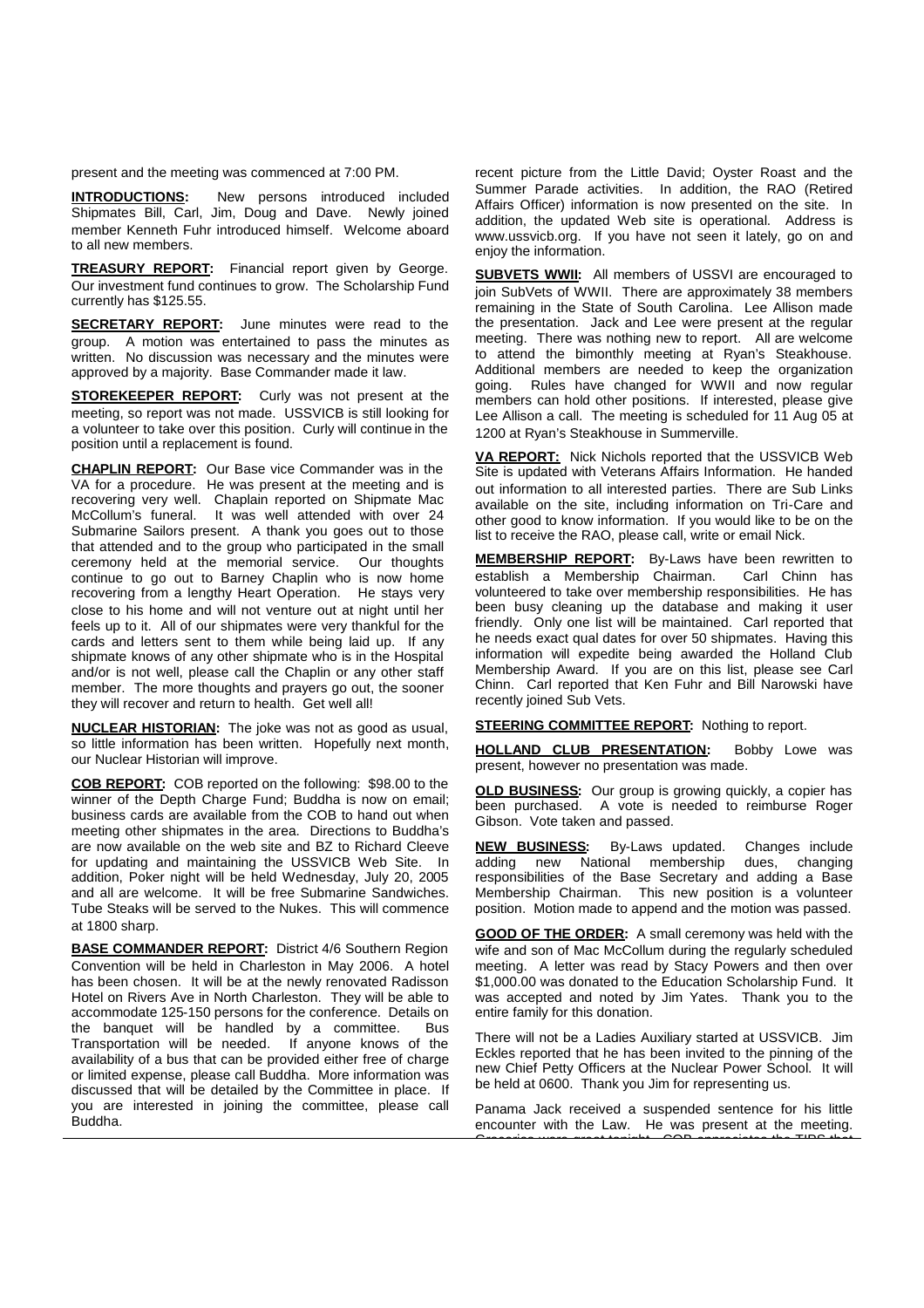Other news included that there is a 2 million dollar insurance Policy that National has available to all bases. This would cover any parade that we as a base participate in. Especially Charleston Base is interested, as to the great number of parades that we are in each year. The Secretary will register the base with National.

The USSVICB Sailing list will be posted on our web site. If there is any shipmate who does not want some or all his information posted, please call (875-3098) or e-mail (carlc@sc.rr.com) Carl Chinn. This is only for the web site and does not affect membership.

New Members see Buddha right after the meeting for a Fireside Chat on the base's activities.

#### **Base Commander**

Tolling of the bell for boats lost.

#### *August Subs Lost:*

*Bullhead (SS-332), August 6, 1945 Flier (SS-250), August 13, 1944 Grunion (SS-144), August 16 1942 S-39 (SS-144), August 16, 1942 Harder (SS-257), August 24, 1944 Pompano (SS-181), August 29, 1943*

#### From the COB

At the last meeting we had 59 members present that signed the book. Please remember if you're present to sign in. It aids us in making reports to national on how many are present at the meetings and gives us a gauge on how things are going attendance wise. National has been impressed at our meeting attendance numbers. So if at last meeting we had 79 present and only 59 signed in (79-20= 19) so that means we shorted our selves 19 people on the report. What do you want to bet some Nuclear Engineering Dixie Cup will try to correct my figures? Also you never can tell! You might win a bottle of booze if you sign in. So it will behoove you to sign in.

Since we are growing by leaps and bounds we must be able to communicate better as a group. Email is the fastest and cheapest way to go. Of our 182 members only about 25 don't have email and that is fine but we must be able to communicate with them also. I can send out a memo or even the newsletter to 182 members in about 60 seconds by email. If I call on the phone 182 members that will take considerably longer plus I will have to listen to everybody's problems like "my parakeet got the clap from the cable man who was a retired Nuke and the price of Depends is going sky high and how many times you had diarrhea in the last week". While I thank you for sharing and caring I really don't have a need to know all this. So if you do not have email then just get with a shipmate and have him call you when little updates and reminders come out between meetings and newsletters. If you find your own person and have them call you I think it will workout much better. I tried to generate a list but that didn't seem to work out. So I encourage you to find a shipmate with email and have him call you when pertinent information comes out. The more you know about the different things going on in our base it will make you feel more of being apart of it. We don't want anybody falling through the cracks and not getting

Groceries were great tonight. COB appreciates the TIPS that are given by members for the VFW.

Again, check the qual list and ensure your information is up-todate. Walter Bailey was the winner of the Depth Charge Drawing.

Meeting adjourned.

*Jerry Stout, Base Secretary.*

**\*\* End of the minutes for July, 2005 \*\***

#### **Just a reminder:**

Membership Dues Information *National Annual Dues:* 5 yr: \$903 yr: \$551 year: \$20

*National Life Dues:*

| Age                                                             | Cost  |  |
|-----------------------------------------------------------------|-------|--|
| 45 and under                                                    | \$500 |  |
| 46-55                                                           | \$400 |  |
| 56-65                                                           | \$300 |  |
| 66-75                                                           | \$200 |  |
| 76 and older                                                    | \$100 |  |
| Charleston Base Annual Dues: \$15<br>Charleston Base Life Dues: |       |  |
| Age                                                             | Cost  |  |
| 45 to 54                                                        | \$325 |  |
| 55 to 64                                                        | \$175 |  |
| 65 and older                                                    | \$100 |  |

Start thinking about your 2006 dues! Pay early and avoid the rush! Deadline is January 1.

### **"Birthdays"**

| Adinolfi | Allison      | Cates          | Chinn, R. |
|----------|--------------|----------------|-----------|
| Cleeve   | Davis, D.    | Freligh        | Gawronski |
| Graff    | Hardaway     | Hutchinson, C. | Irving    |
| Kirby    | LaRose       | Larsen         | Lowman    |
| Mulkey   | <b>Nelms</b> | Roberts        | Wise      |
| Youna    |              |                |           |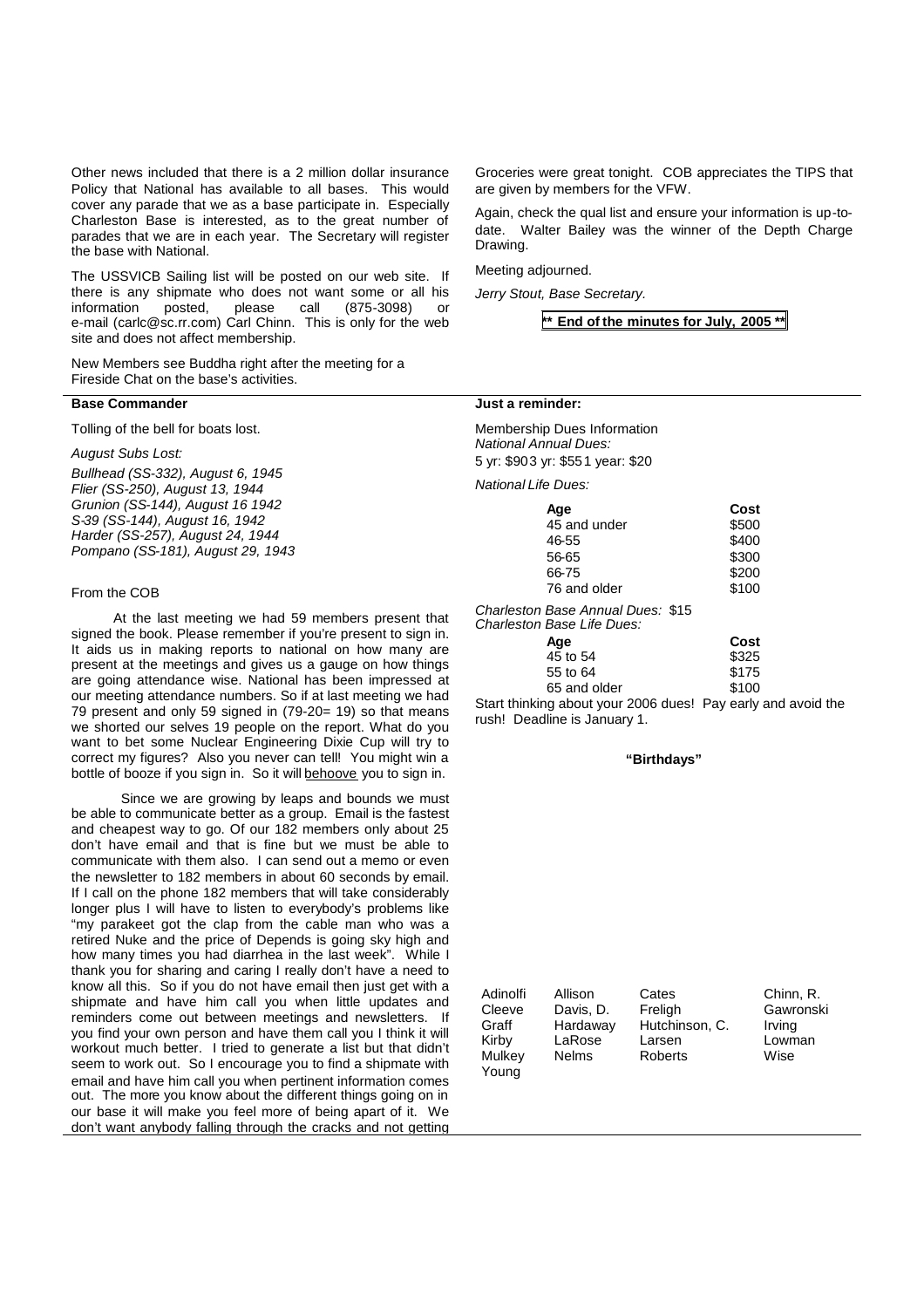the word. We value your membership and the camaraderie we have as submarine sailors and we never want to lose that and good communication will keep that strong.

Love and kisses and all that touchy feely stuff,

Your Friendly COB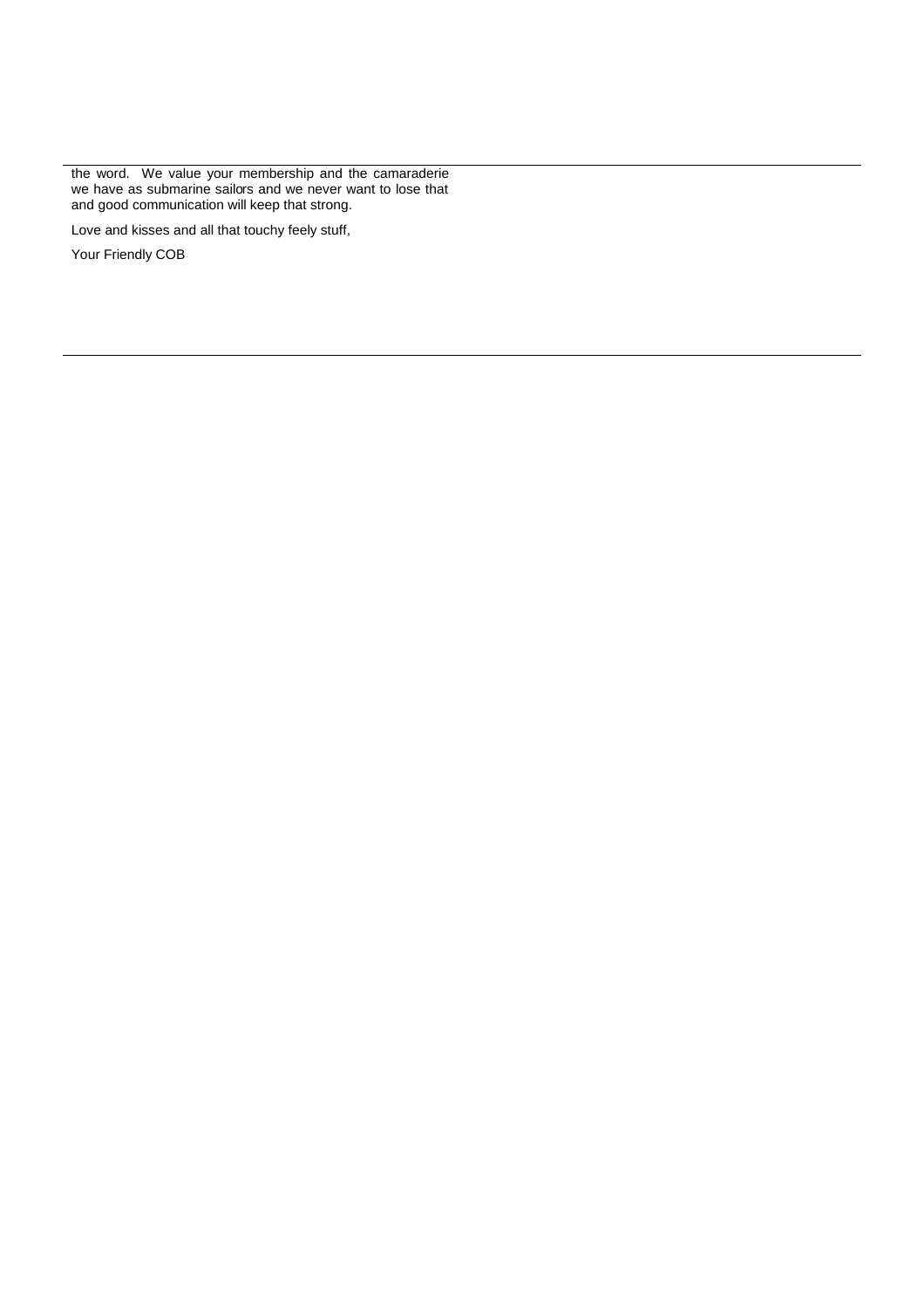Notes from the Editor

A thank you from Mac's family, for the thoughtfulness and consideration given to them during the passing of Edger Mc Collum RMCS (SS)

Dear Submarine Veterans,

When faced with the sudden passing of a loved one, there is no greater comfort than knowing that your friends and family members are close by, offering heartfelt condolences and support in so many ways. My father was very fortunate to have a second family that cared about him; one he shared a kinship with for over 63 years….his submariner family.

On the very first day after my father passed away, the subvets my father cared so deeply for were at the door, offering their support and help in every way they could. My mother and I were deeply touched by the genuine concern they expressed, and the sorrow they felt over losing one of their own was evident. Arranging for a Navy Chaplain to conduct the service was just the beginning of their thoughtfulness. The display they created with all of my father's military ribbons, medals and pins honored my father in a way that we would never have been able to express as beautifully.

My father's life was largely defined by the time he spent aboard submarines in the U.S. Navy. His finest stories, some of his best friendships, and his fondest memories were the results of the years he spent aboard the subs and while on shore duty. My father was the type of person who was easily touched by acts of true friendship, loyalty and compassion. He would tap his fist on his chest over his heart whenever he wanted to show that he was deeply touched. And I could so easily see him doing just that when his shipmates honored him with such a fine military ceremony at his memorial. What greater honor could any departed submariner ask for?

When people asked where to send flowers to my father's memorial, my mother and I immediately decided to ask people to send a donation to a charitable cause instead. When I asked the subvets if they supported any particular organization, the answer I received was the most appropriate I could have ever asked for. My father was a great believer in education and he often told me that he would like to support a scholarship foundation some day. When I was told that a Submarine Veterans Scholarship Fund had been set up after Admiral Osborne passed away, I was truly amazed to hear this. There were few people in the navy that my father respected more than "Admiral Oz", as he called him, and I

*USSVI meeting 14 July 2005, Charleston South Carolina Base*

Lillian and Vance McCollum present a check of one thousand dollars to the Admiral Osborne Scholarship fund, in honor of Mac McCollum. Jim Yates the chairman of the Admiral Osborn scholarship fund accepted this gift with thanks to the WWII Sub Veteran. Pictured are Vance Lillian McCollum and Jim Yates.

Continue Praying for our troops. Lord Keep them out of harms way, be with them always. Send your angels to watch over them.

For our fallen Soldiers and Marines and Airmen thank you for you sacrifice. You laid down your lives for us that we may have peace. What greater gift is there than one to give his life that we may live.

**Thank you and God bless our President.**